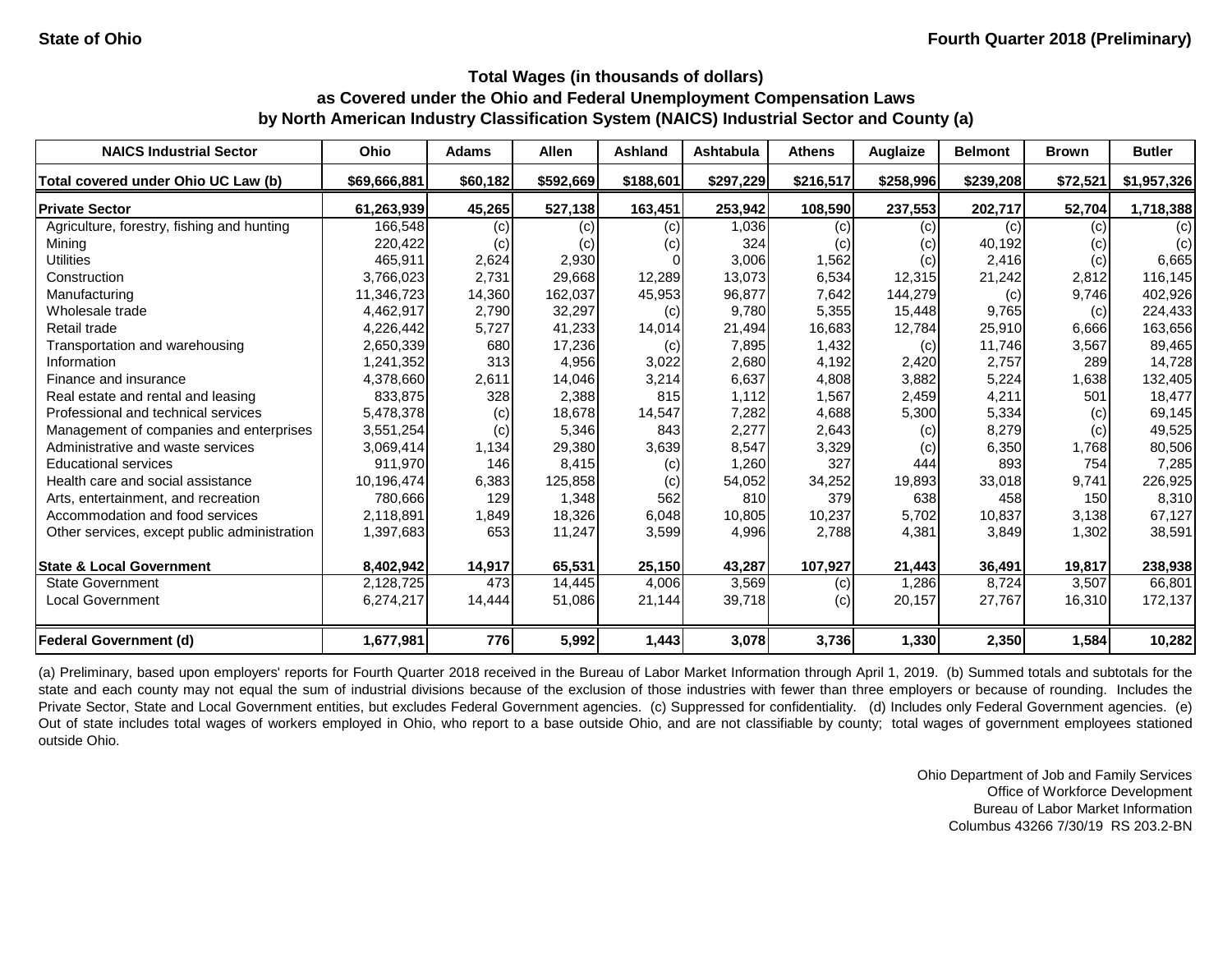| <b>NAICS Industrial Sector</b>               | Carroll  | Champaign | <b>Clark</b> | <b>Clermont</b> | <b>Clinton</b> | Columbiana | Coshocton | Crawford  | Cuyahoga     | <b>Darke</b> |
|----------------------------------------------|----------|-----------|--------------|-----------------|----------------|------------|-----------|-----------|--------------|--------------|
| Total covered under Ohio UC Law (b)          | \$59,386 | \$119,776 | \$500,932    | \$681,234       | \$216,341      | \$290,360  | \$100,962 | \$125,488 | \$10,539,871 | \$189,298    |
| <b>Private Sector</b>                        | 49,920   | 101,199   | 433,145      | 597,654         | 192,953        | 246,161    | 85,783    | 106,448   | 9,408,697    | 168,651      |
| Agriculture, forestry, fishing and hunting   | 72       | (c)       | 4,300        | (c)             | (c)            | 1,312      | 822       | (c)       | 1,646        | (c)          |
| Mining                                       | 1,252    | (c)       | 3,641        | (c)             | (c)            | 2,489      | 1,434     | (c)       | 7,820        | (c)          |
| <b>Utilities</b>                             | (c)      | (c)       | (c)          | 7,068           | (c)            | (c)        | 5,306     | (c)       | 36,129       | 993          |
| Construction                                 | 6,254    | 4,252     | 13,105       | 47,988          | 3,945          | 12,556     | 4,127     | 5,789     | 404,640      | 12,197       |
| Manufacturing                                | 14,480   | 56,111    | 101,054      | 94,018          | 53,570         | 82,065     | 36,214    | 29,681    | 1,226,411    | 62,141       |
| Wholesale trade                              | (c)      | (c)       | (c)          | 43,786          | (c)            | (c)        | 1,623     | 5,727     | 676,318      | 9,139        |
| Retail trade                                 | 5,535    | 6,974     | 35,673       | 71,368          | 10,674         | 26,634     | 7,321     | 8,716     | 467,430      | 12,826       |
| Transportation and warehousing               | 4,569    | 3,492     | 29,600       | 34,586          | 53,694         | 14,025     | 2,599     | (c)       | 273,351      | 13,458       |
| Information                                  | 354      | 699       | 1,618        | (c)             | 8,197          | 2,039      | 607       | 561       | 199,351      | 724          |
| Finance and insurance                        | 790      | 2,603     | 34,444       | 43,944          | 5,369          | 6,029      | 2,616     | 8,999     | 962,563      | 7,701        |
| Real estate and rental and leasing           | 929      | 508       | 3,650        | 11,429          | 2,106          | 1,809      | 337       | 678       | 185,663      | 986          |
| Professional and technical services          | 1,957    | (c)       | 12,813       | 46,186          | 3,187          | 4,780      | (c)       | (c)       | 1,031,237    | 6,361        |
| Management of companies and enterprises      | $\Omega$ | (c)       | 21,946       | 11,627          | 4,919          | 2,276      | (c)       | (c)       | 645,682      | 235          |
| Administrative and waste services            | 1,686    | 3,233     | 18,327       | 27,246          | 3,559          | 12,215     | 2,098     | 2,973     | 459,294      | 5,160        |
| <b>Educational services</b>                  | (c)      | 1,346     | 7,219        | 3,149           | 2,469          | 1,119      | 591       | (c)       | 217,006      | 319          |
| Health care and social assistance            | (c)      | 8,775     | 85,380       | 69,901          | 17,435         | 45,660     | 13,415    | (c)       | 1,884,271    | 21,514       |
| Arts, entertainment, and recreation          | 300      | 351       | 1,706        | 4,576           | 1,202          | 800        | 371       | 282       | 235,730      | 819          |
| Accommodation and food services              | 1,892    | 2,404     | 18,080       | 30,978          | 5,180          | 8,456      | 2,199     | 3,936     | 291,116      | 3,498        |
| Other services, except public administration | 1,087    | 1,591     | 15,370       | (c)             | 3,004          | 8,812      | 1,207     | 1,824     | 203,039      | 2,090        |
| <b>State &amp; Local Government</b>          | 9,466    | 18,577    | 67,787       | 83,580          | 23,388         | 44,199     | 15,179    | 19,040    | 1,131,174    | 20,647       |
| <b>State Government</b>                      | 475      | 642       | 2,045        | 8,079           | 1,901          | 4,120      | 603       | 1,883     | 71,734       | 600          |
| <b>Local Government</b>                      | 8,991    | 17,935    | 65,742       | 75,501          | 21,487         | 40,079     | 14,576    | 17,157    | 1,059,440    | 20,047       |
| <b>Federal Government (d)</b>                | 566      | 968       | 9,388        | 7,104           | 2,528          | 10,595     | 1,124     | 1,116     | 354,465      | 1,558        |

(a) Preliminary, based upon employers' reports for Fourth Quarter 2018 received in the Bureau of Labor Market Information through April 1, 2019. (b) Summed totals and subtotals for the state and each county may not equal the sum of industrial divisions because of the exclusion of those industries with fewer than three employers or because of rounding. Includes the Private Sector, State and Local Government entities, but excludes Federal Government agencies. (c) Suppressed for confidentiality. (d) Includes only Federal Government agencies. (e) Out of state includes total wages of workers employed in Ohio, who report to a base outside Ohio, and are not classifiable by county; total wages of government employees stationed outside Ohio.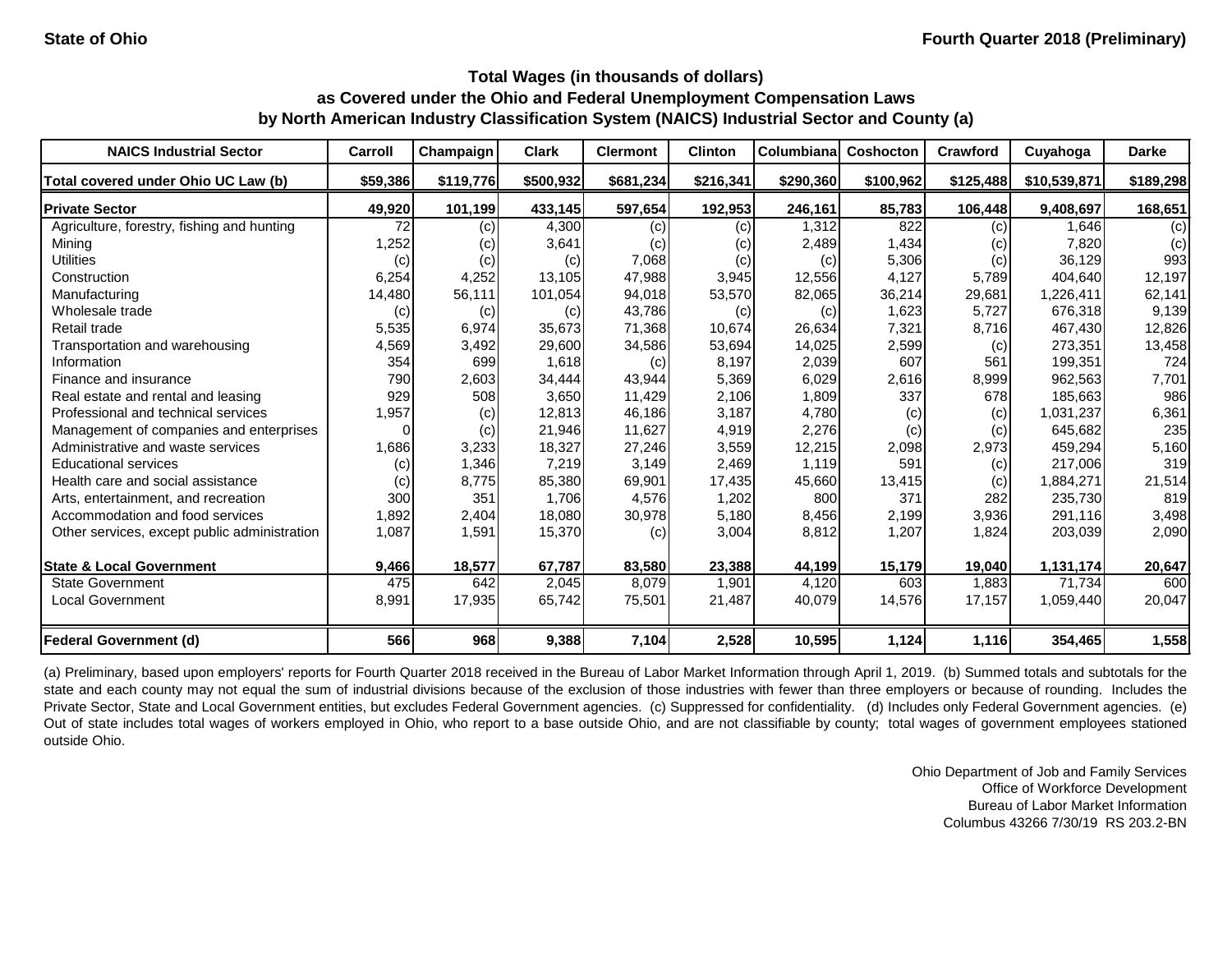| <b>NAICS Industrial Sector</b>               | <b>Defiance</b> | <b>Delaware</b> | <b>Erie</b> | <b>Fairfield</b> | <b>Fayette</b>   | <b>Franklin</b> | <b>Fulton</b> | Gallia    | Geauga    | Greene    |
|----------------------------------------------|-----------------|-----------------|-------------|------------------|------------------|-----------------|---------------|-----------|-----------|-----------|
| Total covered under Ohio UC Law (b)          | \$170,958       | \$1,223,168     | \$364,041   | \$449,928        | \$106,731        | \$10,610,108    | \$198,997     | \$112,058 | \$410,909 | \$759,711 |
| <b>Private Sector</b>                        | 149,005         | 1,115,669       | 305,178     | 372,728          | 88,564           | 8,864,662       | 175,592       | 94,934    | 370,284   | 645,469   |
| Agriculture, forestry, fishing and hunting   | 2,700           | (c)             | (c)         | 570              | 1,367            | 5,279           | (c)           | (c)       | (c)       | (c)       |
| Mining                                       |                 | (c)             | (c)         | 76               |                  | 5,735           | (c)           | (c)       | (c)       | (c)       |
| <b>Utilities</b>                             | (c)             | 3,361           | (c)         | 6,228            | (c)              | 92,127          | (c)           | 16,086    | (c)       | (c)       |
| Construction                                 | 4,521           | 64,012          | 14,350      | 35,243           | 5,684            | 499,774         | 12,241        | 5,914     | 34,487    | 27,460    |
| Manufacturing                                | 54,107          | 104,462         | 79,401      | 58,808           | 23,436           | 626,852         | 91,588        | 7,013     | 104,445   | 57,358    |
| Wholesale trade                              | (c)             | 45,490          | 14,699      | 14,052           | (c)              | 531,411         | 11,923        | 874       | 38,858    | 21,357    |
| Retail trade                                 | 15,960          | 87,727          | 33,448      | 43,569           | 14,585           | 563,525         | 10,976        | 9,598     | 33,527    | 73,472    |
| Transportation and warehousing               | 7,729           | 31,642          | (c)         | 10,675           | 12,616           | 633,432         | (c)           | 3,246     | (c)       | (c)       |
| Information                                  | 1,891           | 11,590          | 3,910       | 2,587            | 435              | 281,453         | 314           | 577       | 2,222     | 9,695     |
| Finance and insurance                        | 8,733           | 119,298         | 10,021      | 10,247           | 4,018            | 985,855         | 3,982         | 4,601     | 11,420    | 24,284    |
| Real estate and rental and leasing           | 750             | 12,181          | 2,063       | 4,625            | 368              | 164,532         | 937           | 323       | 3,371     | 5,838     |
| Professional and technical services          | 3,693           | 124,791         | 7,548       | 14,792           | (c)              | 1,061,187       | (c)           | 591       | 22,617    | 212,619   |
| Management of companies and enterprises      | 453             | 244,813         | 3,915       | 4,315            | (c)              | 620,219         | (c)           | (c)       | 3,919     | 19,640    |
| Administrative and waste services            | 6,910           | 56,399          | 7,241       | 31,301           | 2,524            | 544,202         | 2,119         | (c)       | 21,569    | 21,935    |
| <b>Educational services</b>                  | (c)             | 11,214          | 1,625       | 1,794            | (c)              | 150,863         | $\left( $     | (c)       | 5,965     | 18,241    |
| Health care and social assistance            | (c)             | 103,812         | 62,089      | 93,081           | (c)              | 1,418,032       | (c)           | (c)       | 49,044    | 85,349    |
| Arts, entertainment, and recreation          | 445             | 16,696          | 19,093      | 1,727            | 302              | 104,075         | (c)           | (c)       | 1,819     | 3,631     |
| Accommodation and food services              | 5,302           | 50,347          | 24,675      | 25,575           | 4,649            | 329,095         | (c)           | (c)       | 10,444    | 36,784    |
| Other services, except public administration | 2,893           | 24,259          | 5,446       | 13,465           | 1,668            | 247,016         | 2,522         | 2,471     | 11,195    | 10,942    |
| <b>State &amp; Local Government</b>          | 21,953          | 107,499         | 58,863      | 77,200           | 18,167           | 1,745,446       | 23,405        | 17,124    | 40,625    | 114,242   |
| State Government                             | 1,167           | 5,491           | 12,489      | 9,764            | $\overline{578}$ | 995,632         | 1,761         | 3,202     | 3,074     | (c)       |
| <b>Local Government</b>                      | 20,786          | 102,008         | 46,374      | 67,436           | 17,589           | 749,814         | 21,644        | 13,922    | 37,551    | (c)       |
| <b>Federal Government (d)</b>                | 1,218           | 4,365           | 4,758       | 4,183            | 745              | 272,815         | 1,278         | 897       | 1,518     | 356,235   |

(a) Preliminary, based upon employers' reports for Fourth Quarter 2018 received in the Bureau of Labor Market Information through April 1, 2019. (b) Summed totals and subtotals for the state and each county may not equal the sum of industrial divisions because of the exclusion of those industries with fewer than three employers or because of rounding. Includes the Private Sector, State and Local Government entities, but excludes Federal Government agencies. (c) Suppressed for confidentiality. (d) Includes only Federal Government agencies. (e) Out of state includes total wages of workers employed in Ohio, who report to a base outside Ohio, and are not classifiable by county; total wages of government employees stationed outside Ohio.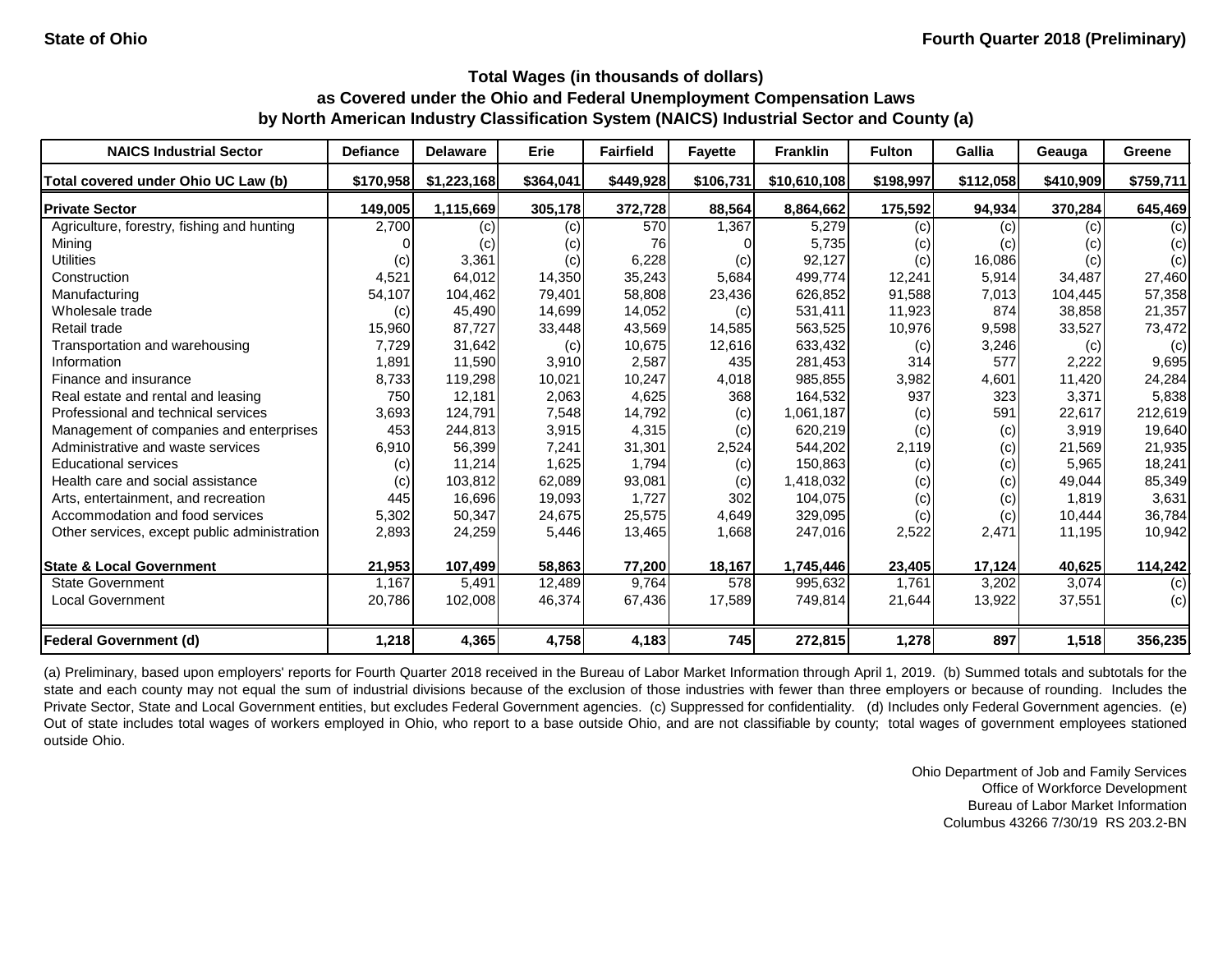| <b>NAICS Industrial Sector</b>               | <b>Guernsey</b> | <b>Hamilton</b> | <b>Hancock</b> | <b>Hardin</b> | <b>Harrison</b> | <b>Henry</b> | <b>Highland</b> | <b>Hocking</b> | <b>Holmes</b> | <b>Huron</b> |
|----------------------------------------------|-----------------|-----------------|----------------|---------------|-----------------|--------------|-----------------|----------------|---------------|--------------|
| Total covered under Ohio UC Law (b)          | \$168,078       | \$8,100,118     | \$574,801      | \$75,667      | \$47,288        | \$123,909    | \$97,055        | \$55,676       | \$218,429     | \$239,268    |
| <b>Private Sector</b>                        | 145,757         | 7,490,382       | 536,656        | 63,506        | 40,549          | 103,974      | 74,065          | 38,342         | 202,537       | 214,656      |
| Agriculture, forestry, fishing and hunting   | 339             | 2,705           | 299            | (c)           | (c)             | (c)          | 418             | (c)            | 1,594         | (c)          |
| Mining                                       | 9,143           | 2,921           | 301            | (c)           | (c)             | (c)          | 274             | (c)            | 677           | (c)          |
| <b>Utilities</b>                             | 1,138           | 32,181          | 2,404          | 875           | 1,647           | 303          | 1,036           | (c)            | 2,146         | (c)          |
| Construction                                 | 14,783          | 413,929         | 17,093         | 1,175         | 3,240           | 10,983       | 3,554           | 2,877          | 31,622        | 33,694       |
| Manufacturing                                | 41,846          | 1,147,947       | 168,500        | 22,374        | 10,607          | 52,348       | 22,746          | 10,130         | 90,404        | 78,233       |
| Wholesale trade                              | 6,517           | 459,911         | 26,398         | 2,856         | 2,626           | 3,256        | 2,803           | 800            | 10,880        | (c)          |
| Retail trade                                 | 10,674          | 331,877         | 31,689         | 5,169         | 1,371           | 6,585        | 11,655          | 5,408          | 21,168        | 13,785       |
| Transportation and warehousing               | 8,699           | 170,459         | 56,991         | 2,726         | 5,196           | 6,424        | 1,135           | (c)            | 9,530         | 12,155       |
| Information                                  | 646             | 169,451         | 3,974          | 247           | (c)             | 882          | 520             | 265            | 686           | 1,310        |
| Finance and insurance                        | 5,961           | 667,591         | 8,400          | 2,833         | 581             | 3,356        | 5,469           | 1,848          | 4,619         | 5,784        |
| Real estate and rental and leasing           | 669             | 126,589         | 3,982          | 347           | 1,030           | 630          | 692             | 1,140          | 527           | 1,342        |
| Professional and technical services          | 5,731           | 908,827         | 21,975         | 1,454         | (c)             | 1,015        | 841             | (c)            | 4,499         | (c)          |
| Management of companies and enterprises      | 72              | 742,040         | 69,342         |               | (c)             |              | 1,456           | (c)            | 477           | (c)          |
| Administrative and waste services            | 1,733           | 324,007         | 16,231         | 1,123         | 2,785           | 1,117        | 3,438           | 1,194          | 4,809         | 3,251        |
| <b>Educational services</b>                  | 279             | 101,159         | (c)            | (c)           |                 | 120          | 243             | (c)            | (c)           | 1,276        |
| Health care and social assistance            | 28,462          | 1,273,026       | (c)            | (c)           | 3,119           | 11,639       | 12,578          | (c)            | (c)           | 28,919       |
| Arts, entertainment, and recreation          | 260             | 215,018         | 1,170          | 127           | 53              | 184          | 284             | 129            | 319           | 648          |
| Accommodation and food services              | 6,819           | 228,138         | 17,247         | 2,551         | 583             | 2,080        | 3,069           | 4,524          | 6,023         | 5,948        |
| Other services, except public administration | 1,985           | 172,606         | 9,826          | 1,261         | (c)             | 1,640        | 1,855           | 1,445          | 3,074         | 6,064        |
| <b>State &amp; Local Government</b>          | 22,321          | 609,736         | 38,145         | 12,161        | 6,739           | 19,935       | 22,990          | 17,334         | 15,892        | 24,612       |
| <b>State Government</b>                      | 6,644           | 123,968         | 2,634          | 506           | 700             | 579          | 1,066           | 2,562          | 565           | 1,147        |
| <b>Local Government</b>                      | 15,677          | 485,768         | 35,511         | 11,655        | 6,039           | 19,356       | 21,924          | 14,772         | 15,327        | 23,465       |
| <b>Federal Government (d)</b>                | 1,849           | 189,811         | 2,444          | 908           | 632             | 966          | 1,277           | 627            | 966           | 1,892        |

(a) Preliminary, based upon employers' reports for Fourth Quarter 2018 received in the Bureau of Labor Market Information through April 1, 2019. (b) Summed totals and subtotals for the state and each county may not equal the sum of industrial divisions because of the exclusion of those industries with fewer than three employers or because of rounding. Includes the Private Sector, State and Local Government entities, but excludes Federal Government agencies. (c) Suppressed for confidentiality. (d) Includes only Federal Government agencies. (e) Out of state includes total wages of workers employed in Ohio, who report to a base outside Ohio, and are not classifiable by county; total wages of government employees stationed outside Ohio.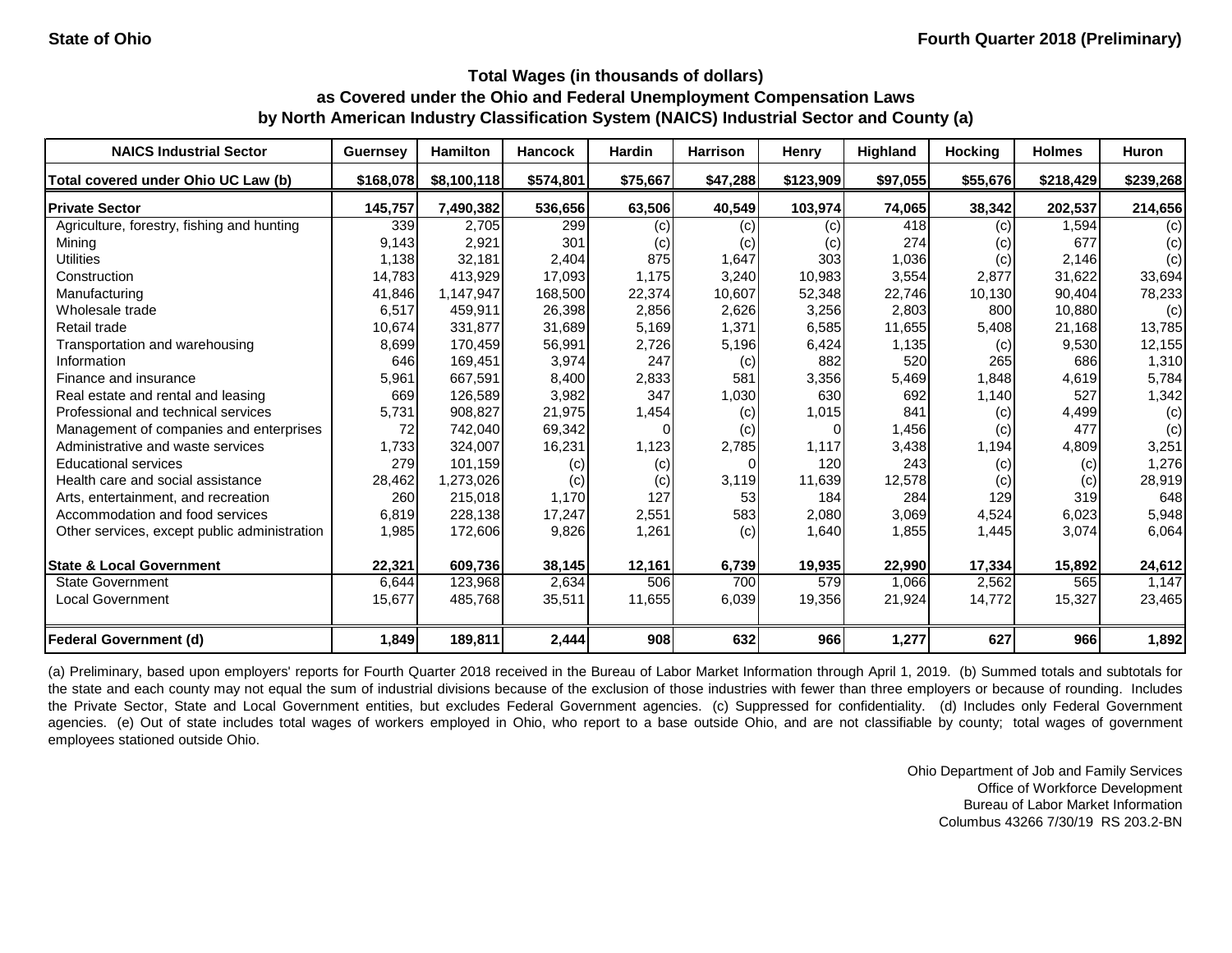| <b>NAICS Industrial Sector</b>               | <b>Jackson</b> | <b>Jefferson</b> | Knox      | Lake        | Lawrence  | Licking   | Logan     | Lorain      | Lucas       | <b>Madison</b> |
|----------------------------------------------|----------------|------------------|-----------|-------------|-----------|-----------|-----------|-------------|-------------|----------------|
| Total covered under Ohio UC Law (b)          | \$93,038       | \$217,558        | \$240,968 | \$1,151,987 | \$114,987 | \$667,243 | \$262,138 | \$1,075,941 | \$2,552,538 | \$200,854      |
| <b>Private Sector</b>                        | 77,012         | 186,898          | 216,646   | 1,018,816   | 86,501    | 573,852   | 240,688   | 914,614     | 2,213,825   | 161,840        |
| Agriculture, forestry, fishing and hunting   | 270            |                  | 865       | 6,031       |           | 10,723    | (c)       | (c)         | 2,251       | 2,088          |
| Mining                                       | 297            | 921              | 963       | 3,803       | (c)       | 980       | (c)       | (c)         | 3,002       | 01             |
| <b>Utilities</b>                             | 862            | 20,807           | 915       | 33,333      | 1,667     | 4,136     | 631       | 6,136       | 9,607       | $\Omega$       |
| Construction                                 | 4,797          | 17,257           | 17,750    | 62,671      | 13,201    | 39,071    | 9,014     | 58,473      | 162,641     | 7,653          |
| Manufacturing                                | 31,448         | 28,650           | 92,991    | 358,571     | (c)       | 106,906   | 117,264   | 272,300     | 441,912     | 57,710         |
| Wholesale trade                              | 1,663          | 5,607            | 6,172     | 67,663      | 2,798     | 23,486    | 4,387     | 55,205      | 113,129     | 5,159          |
| Retail trade                                 | 8,867          | 17,494           | 13,265    | 86,485      | 11,113    | 57,569    | 10,718    | 86,434      | 170,228     | 15,409         |
| Transportation and warehousing               | 1,783          | 15,928           | 3,032     | 12,263      | 8,080     | 77,739    | 35,647    | 26,994      | 87,225      | 33,818         |
| Information                                  | 463            | 2,698            | 1,512     | 16,002      | 863       | 3,316     | 554       | 7,550       | 21,873      | 446            |
| Finance and insurance                        | 2,580          | 4,059            | 4,947     | 22,764      | 2,511     | 37,387    | 4,044     | 25,110      | 95,457      | 1,544          |
| Real estate and rental and leasing           | 485            | 2,081            | 1,276     | 11,141      | 2,072     | 4,532     | 1,656     | 7,537       | 31,788      | 647            |
| Professional and technical services          | 1,049          | (c)              | 4,120     | 55,906      | 2,310     | 35,756    | (c)       | 41,268      | 156,003     | (c)            |
| Management of companies and enterprises      | 279            | (c)              | 999       | 34,095      | 1,225     | 12,248    | (c)       | 26,599      | 115,277     | (c)            |
| Administrative and waste services            | 4,339          | 8,362            | 7,394     | 45,793      | 4,073     | 21,776    | 12,437    | 50,199      | 114,748     | 7,984          |
| <b>Educational services</b>                  | (c)            | (c)              | 15,181    | 10,167      | 301       | 15,137    | 91        | 28,217      | 24,174      | (c)            |
| Health care and social assistance            | (c)            | (c)              | 33,935    | 123,613     | 21,576    | 74,711    | 21,178    | 148,759     | 508,541     | (c)            |
| Arts, entertainment, and recreation          | 76             | 1,047            | 521       | 5,763       | 165       | 3,604     | 980       | 5,758       | 24,519      | 193            |
| Accommodation and food services              | 3,219          | 6,415            | 7,097     | 40,300      | 4,543     | 22,465    | 4,865     | 37,554      | 85,343      | 4,788          |
| Other services, except public administration | 1,046          | 3,307            | 3,710     | 22,452      | 2,254     | 22,311    | 3,791     | 21,995      | 46,107      | 1,262          |
| <b>State &amp; Local Government</b>          | 16,026         | 30,660           | 24,322    | 133,171     | 28,486    | 93,391    | 21,450    | 161,327     | 338,713     | 39,014         |
| <b>State Government</b>                      | 2,057          | 1,013            | 3,511     | 1,282       | 2,777     | 16,068    | 888       | 17,136      | 107,347     | 19,279         |
| <b>Local Government</b>                      | 13,969         | 29,647           | 20,811    | 131,889     | 25,709    | 77,323    | 20,562    | 144,191     | 231,366     | 19,735         |
| <b>Federal Government (d)</b>                | 1,005          | 2,468            | 1,681     | 8,218       | 1,859     | 7,174     | 2,174     | 32,216      | 34,362      | 1,256          |

(a) Preliminary, based upon employers' reports for Fourth Quarter 2018 received in the Bureau of Labor Market Information through April 1, 2019. (b) Summed totals and subtotals for the state and each county may not equal the sum of industrial divisions because of the exclusion of those industries with fewer than three employers or because of rounding. Includes the Private Sector, State and Local Government entities, but excludes Federal Government agencies. (c) Suppressed for confidentiality. (d) Includes only Federal Government agencies. (e) Out of state includes total wages of workers employed in Ohio, who report to a base outside Ohio, and are not classifiable by county; total wages of government employees stationed outside Ohio.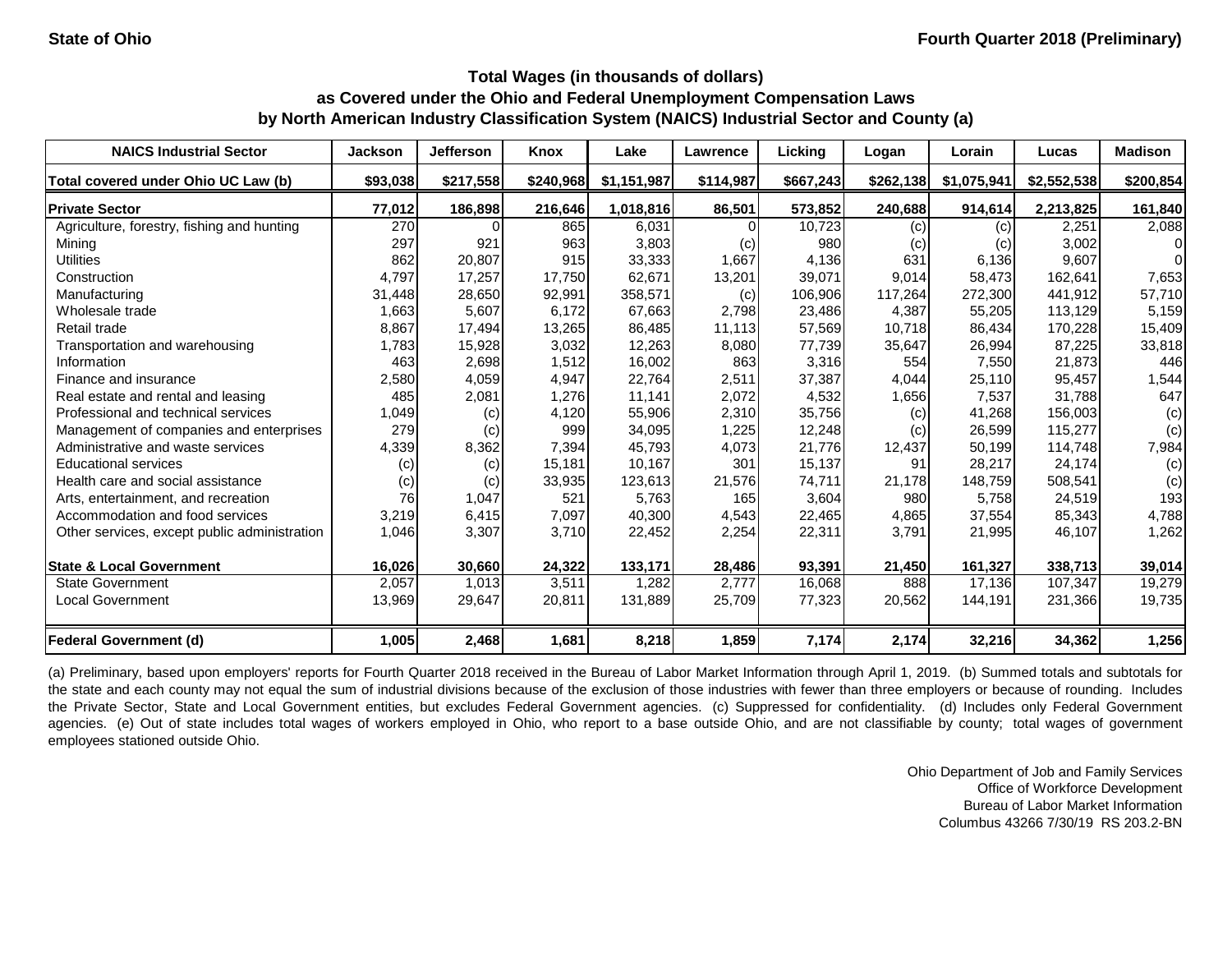| <b>NAICS Industrial Sector</b>               | <b>Mahoning</b> | <b>Marion</b> | <b>Medina</b> | <b>Meigs</b> | <b>Mercer</b> | Miami     | <b>Monroe</b> | Montgomery  | Morgan   | <b>Morrow</b> |
|----------------------------------------------|-----------------|---------------|---------------|--------------|---------------|-----------|---------------|-------------|----------|---------------|
| Total covered under Ohio UC Law (b)          | \$993,736       | \$268,636     | \$684,076     | \$29,586     | \$237,856     | \$467,118 | \$27,167      | \$3,084,031 | \$27,104 | \$49,172      |
| <b>Private Sector</b>                        | 853,402         | 223,857       | 608,994       | 19,548       | 211,543       | 413,320   | 19,952        | 2,749,000   | 21,237   | 35,312        |
| Agriculture, forestry, fishing and hunting   | 2,096           | (c)           | 1,518         | (c)          | (c)           | 1,518     | (c)           | 5,427       | (c)      | 708           |
| Mining                                       | 2,507           | (c)           | 147           | (c)          | (c)           | 873       | (c)           | 1,293       | (c)      | 169           |
| <b>Utilities</b>                             | 8,474           | 2,506         | 1,575         | 664          | (c)           | (c)       | 957           | 6,698       | 361      | (c)           |
| Construction                                 | 77,523          | 7,994         | 65,866        | 2,675        | 17,035        | 27,145    | 4,226         | 150,424     | 1,293    | 3,560         |
| Manufacturing                                | 124,617         | 81,641        | 134,287       | 1,312        | 100,960       | 160,687   | (c)           | 416,285     | 6,798    | 13,013        |
| Wholesale trade                              | 65,504          | 9,873         | 57,666        | 386          | (c)           | (c)       | 1,011         | 156,679     | (c)      | 941           |
| Retail trade                                 | 83,728          | 19,361        | 60,305        | 3,452        | 15,711        | 33,269    | 1,685         | 169,272     | 1,670    | 4,182         |
| Transportation and warehousing               | 35,765          | 11,964        | 35,297        | 643          | 17,147        | 25,678    | 3,089         | 111,728     | (c)      | (c)           |
| Information                                  | 14,042          | 3,190         | 4,342         | 134          | 1,390         | 632       | 74            | 110,927     | 173      | (c)           |
| Finance and insurance                        | 28,131          | 5,065         | 21,290        | 1,300        | 8,190         | 10,635    | 1,002         | 177,556     | (c)      | 860           |
| Real estate and rental and leasing           | 9,219           | 3,333         | 6,269         | 520          | 663           | 2,928     | 274           | 35,711      | (c)      | 456           |
| Professional and technical services          | 42,979          | 3,029         | 30,779        | (c)          | 4,144         | (c)       | 466           | 244,155     | (c)      | (c)           |
| Management of companies and enterprises      | 19,227          | 2,071         | 53,365        | (c)          | (c)           | (c)       | $\Omega$      | 67,199      |          | (c)           |
| Administrative and waste services            | 55,641          | 10,966        | 28,222        | 630          | (c)           | 16,366    | 1,300         | 134,018     | (c)      | 947           |
| <b>Educational services</b>                  | 4,182           | 250           | 3,158         | (c)          | (c)           | 1,454     | (c)           | 77,562      |          | (c)           |
| Health care and social assistance            | 212,830         | 48,557        | 62,338        | (c)          | (c)           | 47,514    | (c)           | 712,931     | 3,422    | (c)           |
| Arts, entertainment, and recreation          | 6,610           | 526           | 4,352         | (c)          | 342           | 1,004     | (c)           | 17,547      | (c)      | 618           |
| Accommodation and food services              | 40,758          | 7,177         | 24,169        | (c)          | 3,969         | 14,630    | (c)           | 98,045      | (c)      | 1,210         |
| Other services, except public administration | 19,569          | 4,748         | 14,050        | 511          | 4,100         | 9,708     | 769           | 55,543      | 144      | (c)           |
| <b>State &amp; Local Government</b>          | 140,334         | 44,779        | 75,082        | 10,038       | 26,313        | 53,798    | 7,215         | 335,031     | 5,867    | 13,860        |
| <b>State Government</b>                      | 34,600          | 9,793         | 1,467         | 419          | 1,949         | 1,874     | 499           | 18,625      | 685      | 1,008         |
| <b>Local Government</b>                      | 105,734         | 34,986        | 73,615        | 9,619        | 24,364        | 51,924    | 6,716         | 316,406     | 5,182    | 12,852        |
| <b>Federal Government (d)</b>                | 20,950          | 1,765         | 6,416         | 695          | 1,437         | 3,009     | 612           | 88,119      | 584      | 664           |

(a) Preliminary, based upon employers' reports for Fourth Quarter 2018 received in the Bureau of Labor Market Information through April 1, 2019. (b) Summed totals and subtotals for the state and each county may not equal the sum of industrial divisions because of the exclusion of those industries with fewer than three employers or because of rounding. Includes the Private Sector, State and Local Government entities, but excludes Federal Government agencies. (c) Suppressed for confidentiality. (d) Includes only Federal Government agencies. (e) Out of state includes total wages of workers employed in Ohio, who report to a base outside Ohio, and are not classifiable by county; total wages of government employees stationed outside Ohio.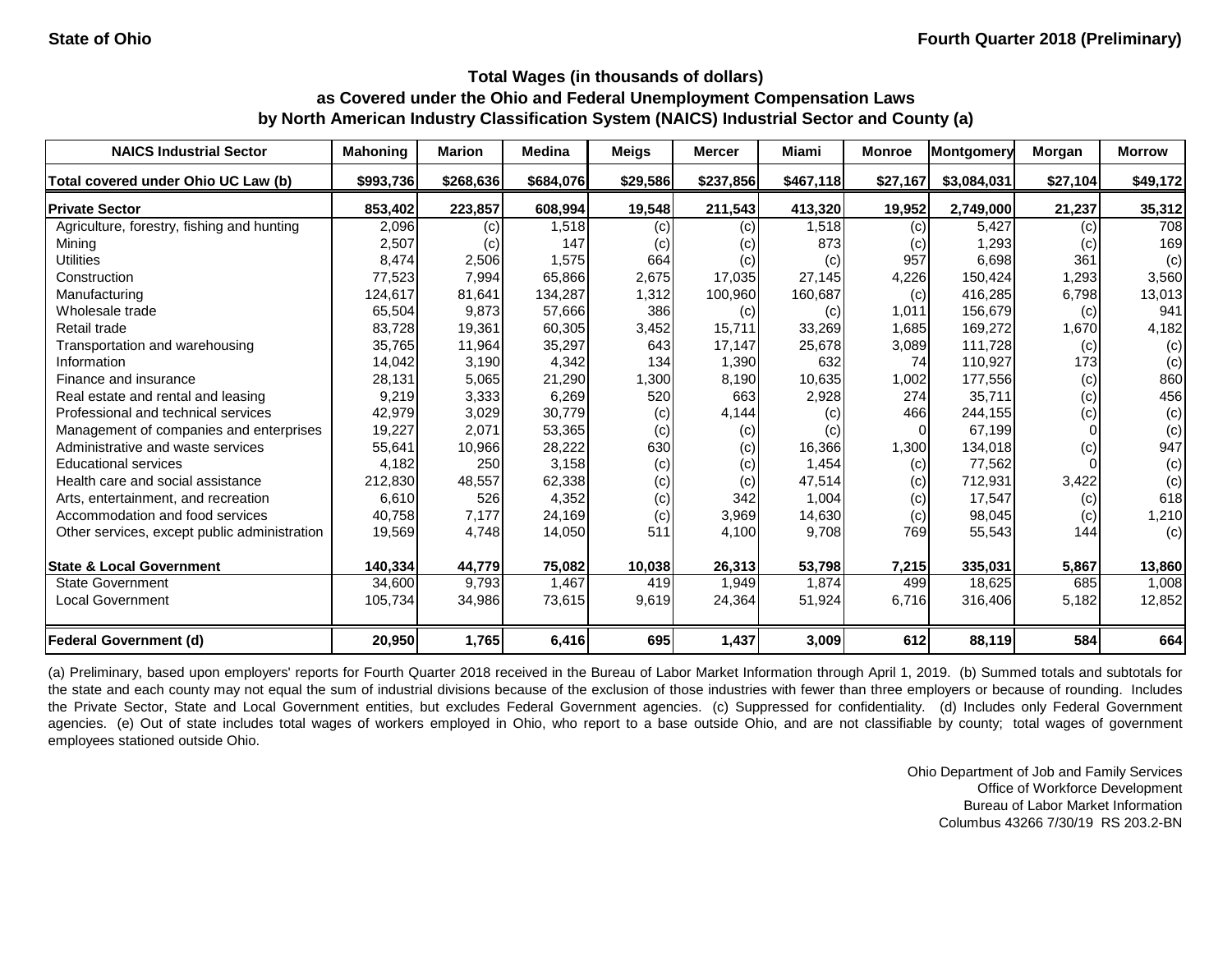| <b>NAICS Industrial Sector</b>               | <b>Muskingum</b> | <b>Noble</b> | <b>Ottawa</b> | <b>Paulding</b> | <b>Perry</b> | Pickaway  | <b>Pike</b> | Portage   | <b>Preble</b> | Putnam    |
|----------------------------------------------|------------------|--------------|---------------|-----------------|--------------|-----------|-------------|-----------|---------------|-----------|
| Total covered under Ohio UC Law (b)          | \$354,891        | \$30,863     | \$143,359     | \$47,242        | \$66,958     | \$160,950 | \$119,973   | \$668,453 | \$107,980     | \$122,592 |
| <b>Private Sector</b>                        | 305,767          | 20,192       | 121,162       | 37,334          | 52,529       | 112,017   | 104,869     | 518,450   | 91,369        | 107,781   |
| Agriculture, forestry, fishing and hunting   | 166              | 0            | (c)           | (c)             | 101          | (c)       | (c)         | 1,256     | (c)           | (c)       |
| Mining                                       | 8,598            | 1,138        | (c)           | (c)             | 5,275        | (c)       | (c)         | 5,546     | (c)           | (c)       |
| <b>Utilities</b>                             | 5,370            | 54           | (c)           | (c)             | 680          | (c)       | (c)         | (c)       | (c)           | (c)       |
| Construction                                 | 13,792           | 1,273        | 8,416         | 906             | 9,340        | 16,473    | 5,901       | 37,860    | 4,982         | 12,247    |
| Manufacturing                                | 39,752           | 4,196        | 28,589        | 15,029          | 12,680       | 34,046    | 8,543       | 154,969   | 48,510        | 50,944    |
| Wholesale trade                              | 11,607           | 1,436        | (c)           | (c)             | 2,053        | (c)       | (c)         | 74,164    | (c)           | 6,095     |
| Retail trade                                 | 37,413           | 1,646        | 10,018        | 2,121           | 4,415        | 10,374    | 6,293       | 47,297    | 8,685         | 6,933     |
| Transportation and warehousing               | 20,659           | 2,515        | 3,462         | 2,349           | 467          | 5,779     | 4,647       | (c)       | 3,704         | (c)       |
| Information                                  | 5,716            | 116          | 492           | 159             | 263          | 329       | 315         | 6,702     | 208           | 653       |
| Finance and insurance                        | 12,017           | 1,009        | 3,883         | 1,140           | 1,571        | 3,589     | 2,415       | 9,671     | 2,721         | 4,348     |
| Real estate and rental and leasing           | 2,276            | 22           | 1,119         | 154             | 75           | 958       | 503         | 5,179     | 473           | 322       |
| Professional and technical services          | 13,207           | 3,043        | 2,378         | 655             | 1,303        | 2,478     | (c)         | 28,280    | (c)           | 3,736     |
| Management of companies and enterprises      | 2,597            | (c)          | 1,352         | (c)             | 1,460        | 1,413     | (c)         | 14,345    | (c)           | 01        |
| Administrative and waste services            | 14,108           | (c)          | 2,266         | (c)             | 2,848        | 4,902     | 47,928      | 11,079    | 1,488         | 2,946     |
| <b>Educational services</b>                  | 5,148            |              | (c)           | (c)             | (c)          | (c)       | (c)         | 4,433     | 115           | (c)       |
| Health care and social assistance            | 88,448           | 1,744        | (c)           | (c)             | (c)          | (c)       | (c)         | 53,907    | 7,664         | (c)       |
| Arts, entertainment, and recreation          | 1,350            | (c)          | 4,726         | 69              | 68           | 293       | (c)         | 1,984     | 355           | 220       |
| Accommodation and food services              | 13,755           | (c)          | 8,526         | 641             | 1,594        | 4,921     | (c)         | 24,662    | 3,347         | 2,237     |
| Other services, except public administration | 9,785            | 369          | 2,549         | 470             | 810          | 2,091     | 1,257       | 12,032    | 1,828         | 1,739     |
| <b>State &amp; Local Government</b>          | 49,124           | 10,671       | 22,197        | 9,908           | 14,429       | 48,933    | 15,104      | 150,003   | 16,611        | 14,811    |
| <b>State Government</b>                      | 3,769            | 6,287        | 2,134         | 415             | 565          | 19,267    | 944         | (c)       | 765           | 551       |
| <b>Local Government</b>                      | 45,355           | 4,384        | 20,063        | 9,493           | 13,864       | 29,666    | 14,160      | (c)       | 15,846        | 14,260    |
| <b>Federal Government (d)</b>                | 3,618            | 263          | 5,507         | 647             | 846          | 1,396     | 976         | 5,585     | 1,012         | 930       |

(a) Preliminary, based upon employers' reports for Fourth Quarter 2018 received in the Bureau of Labor Market Information through April 1, 2019. (b) Summed totals and subtotals for the state and each county may not equal the sum of industrial divisions because of the exclusion of those industries with fewer than three employers or because of rounding. Includes the Private Sector, State and Local Government entities, but excludes Federal Government agencies. (c) Suppressed for confidentiality. (d) Includes only Federal Government agencies. (e) Out of state includes total wages of workers employed in Ohio, who report to a base outside Ohio, and are not classifiable by county; total wages of government employees stationed outside Ohio.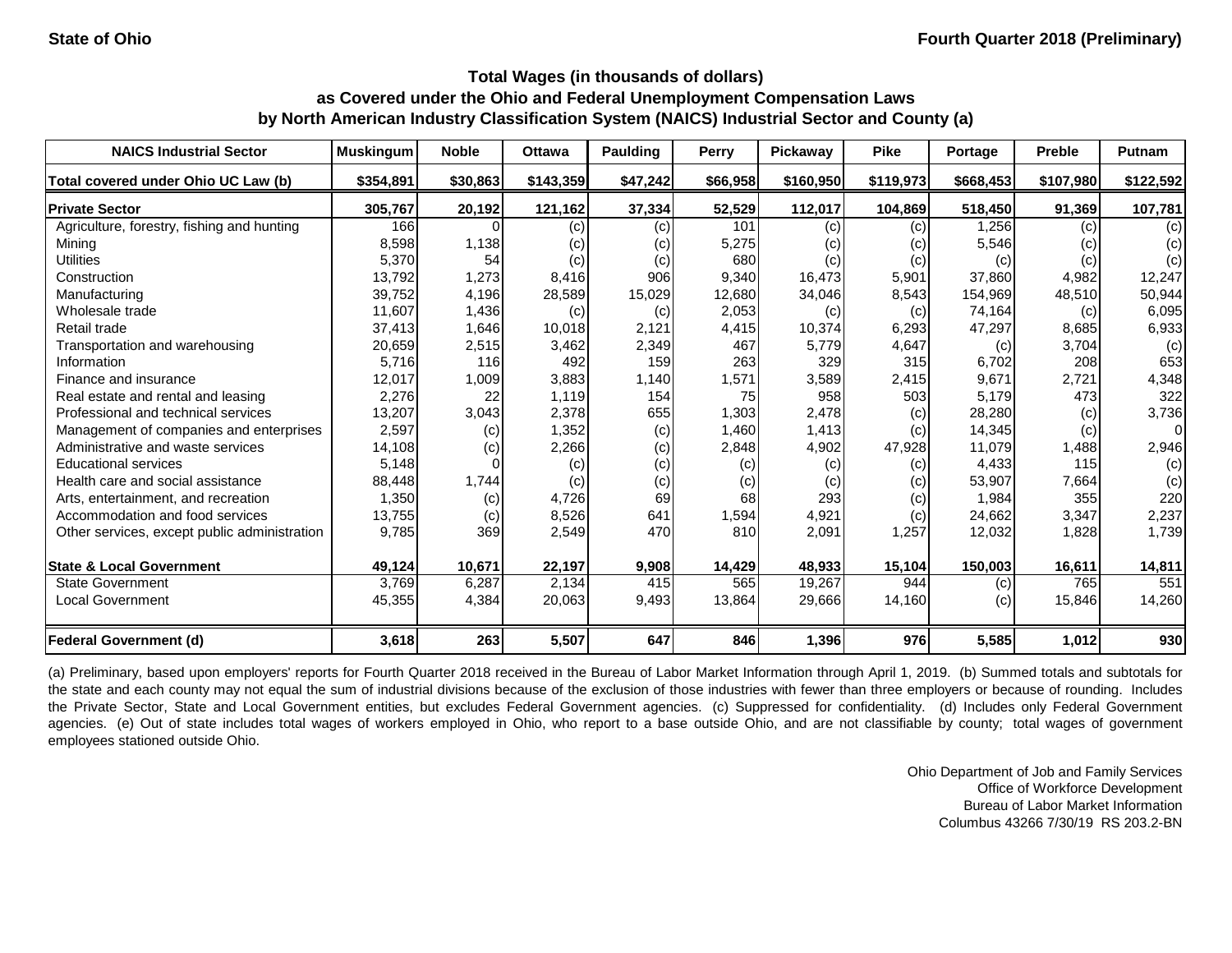| <b>NAICS Industrial Sector</b>               | <b>Richland</b> | <b>Ross</b> | <b>Sandusky</b> | <b>Scioto</b> | <b>Seneca</b> | <b>Shelby</b> | <b>Stark</b> | <b>Summit</b> | <b>Trumbull</b> | Tuscarawas |
|----------------------------------------------|-----------------|-------------|-----------------|---------------|---------------|---------------|--------------|---------------|-----------------|------------|
| Total covered under Ohio UC Law (b)          | \$514,516       | \$308,978   | \$279,024       | \$237,739     | \$185,798     | \$390,452     | \$1,763,505  | \$3,455,029   | \$681,696       | \$374,070  |
| <b>Private Sector</b>                        | 438,183         | 251,695     | 246,596         | 185,689       | 160,145       | 363,839       | 1,565,977    | 3,102,702     | 586,481         | 323,815    |
| Agriculture, forestry, fishing and hunting   | (c)             | 604         | (c)             | (c)           | 434           | 1,701         | 2,719        | 342           | 1,008           | 1,136      |
| Mining                                       | (c)             | 231         | (c)             | (c)           | 2,106         |               | 6,161        | 2,477         | 902             | 15,013     |
| <b>Utilities</b>                             | (c)             | 3,901       | 1,151           | 1,909         | 2,082         | (c)           | 12,795       | (c)           | 3,668           | 2,065      |
| Construction                                 | 30,838          | 10,534      | 13,121          | 6,309         | 13,724        | 25,973        | 130,823      | 200,722       | 38,666          | 26,393     |
| Manufacturing                                | 143,446         | 82,254      | 124,739         | 20,056        | 55,382        | 236,289       | 387,601      | 433,018       | 157,839         | 100,301    |
| Wholesale trade                              | 21,857          | 6,828       | 7,875           | 4,023         | 8,517         | 17,067        | 83,294       | 240,968       | 30,952          | 16,097     |
| Retail trade                                 | 44,323          | 26,143      | 18,131          | 21,361        | 15,371        | 12,918        | 136,609      | 239,922       | 73,725          | 27,651     |
| Transportation and warehousing               | (c)             | 11,012      | 8,987           | 5,094         | 7,425         | (c)           | 42,617       | (c)           | 29,904          | 12,302     |
| Information                                  | 5,455           | 3,748       | 1,347           | 1,292         | 1,143         | 1,137         | 16,203       | 69,663        | 4,225           | 2,634      |
| Finance and insurance                        | 13,766          | 6,263       | 6,225           | 4,464         | 5,848         | 5,005         | 76,950       | 187,094       | 16,878          | 8,474      |
| Real estate and rental and leasing           | 2,825           | 1,108       | 3,615           | 1,946         | 564           | 1,228         | 15,464       | 34,062        | 8,784           | 3,431      |
| Professional and technical services          | 11,709          | 2,894       | 4,112           | 8,258         | (c)           | (c)           | 88,989       | 269,127       | 14,663          | 16,736     |
| Management of companies and enterprises      | 2,019           | 3,739       | 5,792           | 872           | (c)           | $\left( $     | 29,208       | 352,586       | 12,833          | 2,608      |
| Administrative and waste services            | 23,953          | 6,469       | 7,198           | 2,854         | 3,916         | 8,472         | 75,805       | 140,697       | 33,974          | 16,119     |
| <b>Educational services</b>                  | 3,147           | 418         | (c)             | 855           | 9,366         | (c)           | 23,392       | 27,879        | 3,900           | 910        |
| Health care and social assistance            | 85,146          | 69,438      | (c)             | 91,976        | 19,490        | (c)           | 318,953      | 583,244       | 111,111         | 49,090     |
| Arts, entertainment, and recreation          | 1,962           | 564         | 984             | 203           | 207           | 371           | 10,450       | 25,151        | 2,113           | 1,166      |
| Accommodation and food services              | 18,199          | 12,687      | 7,687           | 10,297        | 6,522         | 4,572         | 68,668       | 92,189        | 25,584          | 13,257     |
| Other services, except public administration | 7,955           | 2,860       | 4,381           | 3,716         | 3,610         | 5,342         | 39,276       | 65,196        | 15,754          | 8,433      |
| <b>State &amp; Local Government</b>          | 76,333          | 57,283      | 32,428          | 52,050        | 25,653        | 26,613        | 197,528      | 352,327       | 95,215          | 50,255     |
| <b>State Government</b>                      | 19,875          | 21,783      | 1,285           | 16,965        | 3,452         | 3,077         | 19,610       | 67,475        | 10,604          | 6,521      |
| <b>Local Government</b>                      | 56,458          | 35,500      | 31,143          | 35,085        | 22,201        | 23,536        | 177,918      | 284,852       | 84,611          | 43,734     |
| <b>Federal Government (d)</b>                | 10,999          | 32,431      | 1,664           | 2,736         | 1,676         | 1,010         | 17,505       | 36,582        | 8,168           | 4,067      |

(a) Preliminary, based upon employers' reports for Fourth Quarter 2018 received in the Bureau of Labor Market Information through April 1, 2019. (b) Summed totals and subtotals for the state and each county may not equal the sum of industrial divisions because of the exclusion of those industries with fewer than three employers or because of rounding. Includes the Private Sector, State and Local Government entities, but excludes Federal Government agencies. (c) Suppressed for confidentiality. (d) Includes only Federal Government agencies. (e) Out of state includes total wages of workers employed in Ohio, who report to a base outside Ohio, and are not classifiable by county; total wages of government employees stationed outside Ohio.